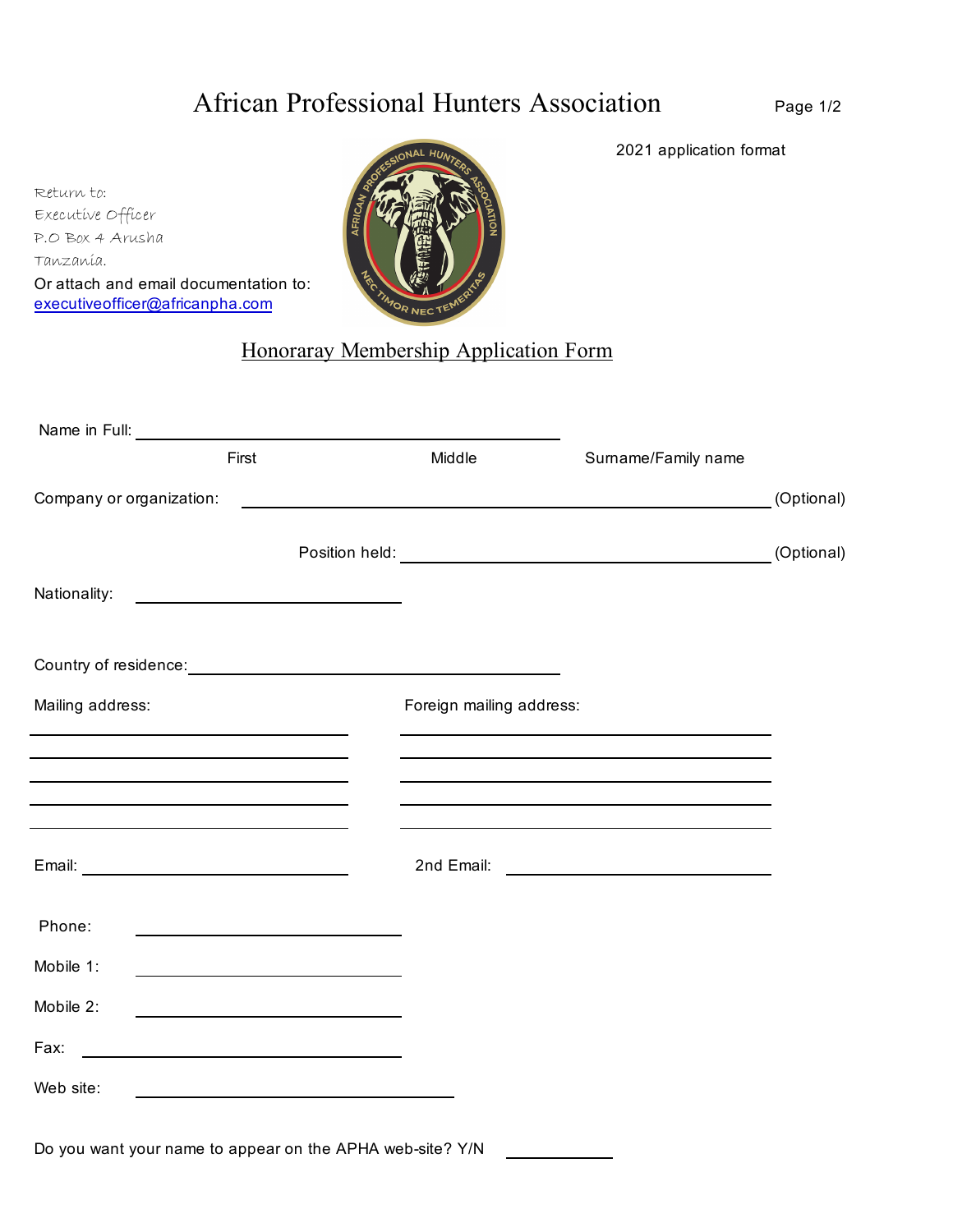Have you Previously held a professional hunters license in any country?

| Country | Year | No of safaris | PH license class |
|---------|------|---------------|------------------|
|         |      |               |                  |
|         |      |               |                  |
|         |      |               |                  |

Have you ever had your PH license suspended or revoked in any country you have worked in? Y/N

Have you ever had your hunting License suspended or revoked in any country? Y/N

### APHA

Page 2/2

## Membership Application Form African Professional Hunters Association

#### Q3 They may be contacted for confirmation Are you a member of any other association, hunting organization or hunting club please state

| From | To | Class/status<br>Eg: Full/Life/Yearly |
|------|----|--------------------------------------|
|      |    |                                      |
|      |    |                                      |
|      |    |                                      |
|      |    |                                      |
|      |    |                                      |
|      |    |                                      |
|      |    |                                      |
|      |    |                                      |
|      |    |                                      |

I further certify that I have never been prosecuted for any criminal offence or bankruptcy and that I have read and will adhear to the A.P.H.A code of ethics. I pledge to obey all laws and regulations governing tourist and resident hunting in any country/s that I hunt I hereby certify and declare on my honor that the statements given in this application are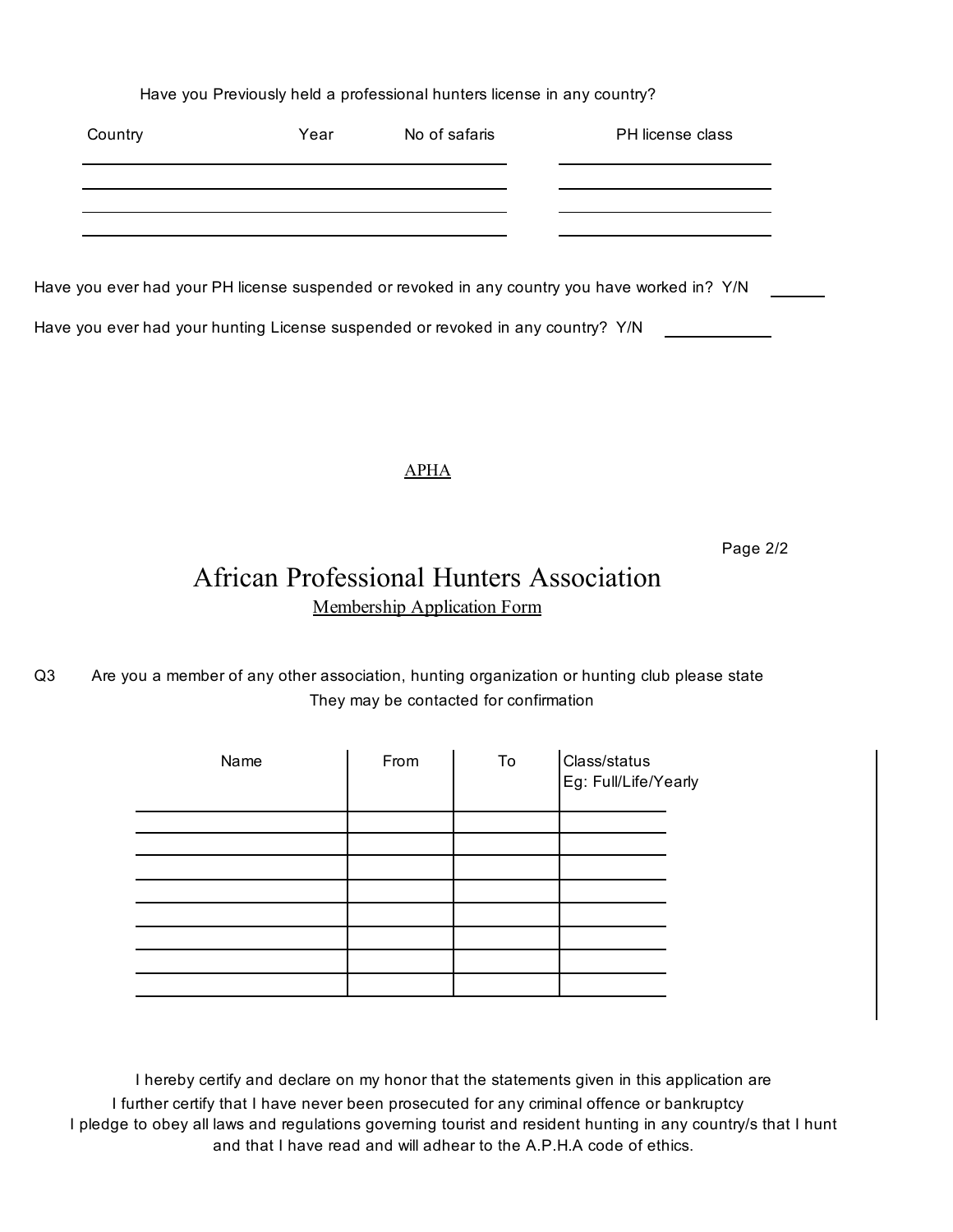Name: Signature: \*\*

Proposed by:

An Honorary Membership is \$1,000 (USD) and is effective for life.

Received and assessed by:

Amount paid

\* Any and all may be sent via email

\* Please contact the Executive Officer with any further questions

\*\* If submitted by email the applicant may be asked to sign at a later date